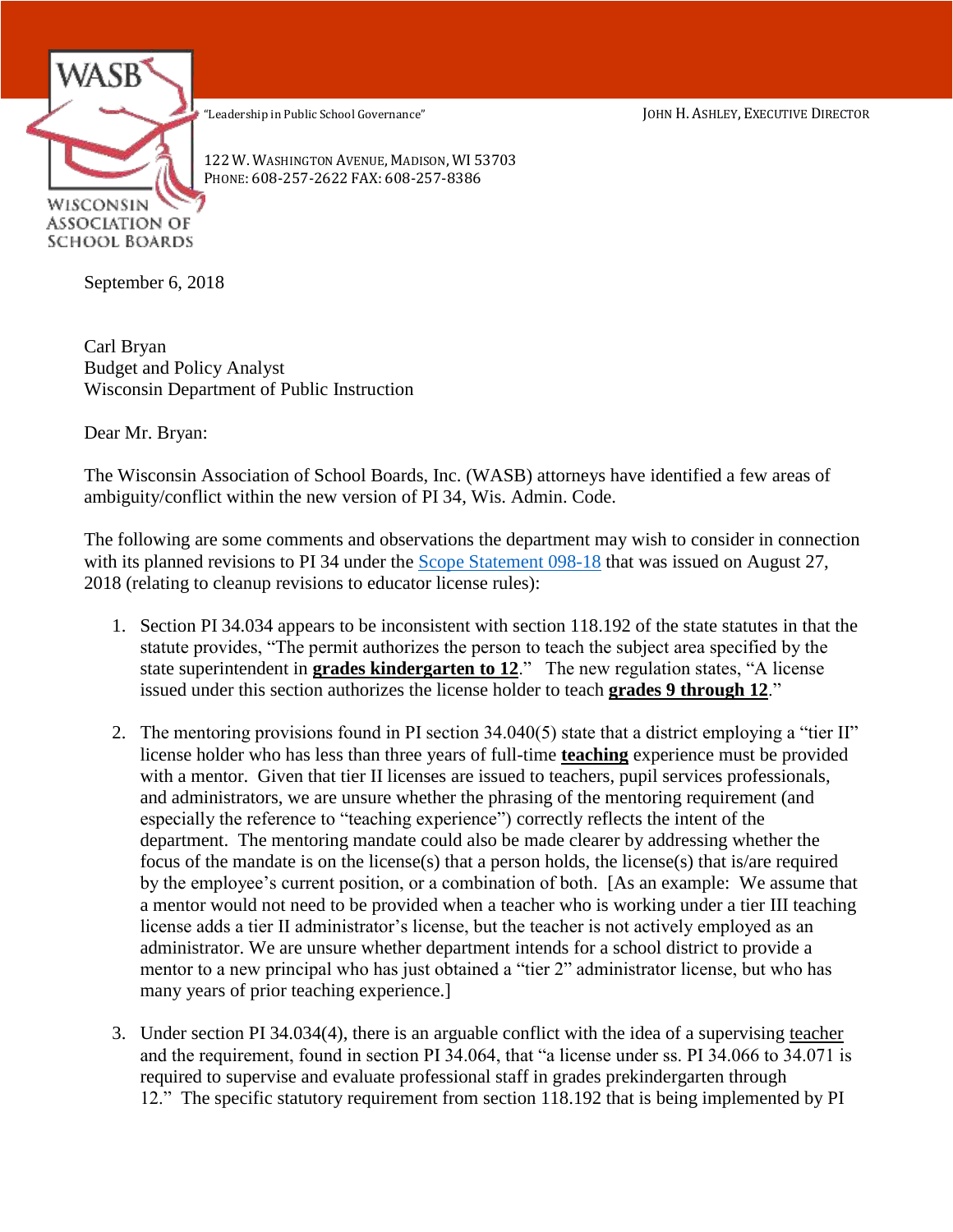34.034(4) is that during the initial permit period, the person shall be supervised by a person who holds a regular teaching license. Because the statute could be implemented using an administrator who also holds a teaching license, the statute is not in direct conflict with section PI 34.064. However, we believe that the department would likely allow the "supervisor" who is assigned to the permit-holder under section 118.192 to be a licensed teacher who is not also an administrator; and, therefore, this is an exception to the normal rule found under section PI 34.064. If so, the regulations might be clarified to expressly acknowledge that the supervising teacher mentioned in section PI 34.034(4) is an exceptional case.

- 4. The various subsections of PI 30.040(2) do not consistently refer to the requirements found in subs.  $(2)(a)$ 3 to 5 in situations where those requirements probably apply. [As an example, section PI 30.040(2)(c) (regarding licenses based on equivalency) only requires an applicant to demonstrate that he/she has completed an equivalent of an institution's approved program. However, we believe that DPI would also likely require such an applicant to meet the requirements found in subs.  $(2)(a)3$  to 5. Compare section PI 30.040 $(2)(c)$  to section PI  $30.040(2)(d).$ ]
- 5. Section PI 34.039(1) states, "Except as provided in ss. PI 34.033 and 34.038, an individual may not have a tier I license in special education for more than 3 years." Although the special education program aid license under section PI 34.036 is a bit of an exceptional case to start with, it is currently designated as a tier I license and it is a 5-year, renewable license. We suggest that for purposes of clarity that the PI 34.036 license should be identified as another exception in PI 34.039(1). In addition, it is somewhat unclear the extent to which sections PI 34.033 and 34.038 are permitted as exceptions to section PI 34.039(1). Is it just during the initial 5-year term of those licenses, or does the exception also extend to any renewals of those tier I licenses?
- 6. Section PI 34.033(2) states, "The state superintendent may issue a tier I license under this section to an applicant who has held or is eligible to hold a license issued **under this chapter** or the equivalent license issued by another state." We believe the reference to *the entire chapter* in the quoted provision may be overbroad. For example, an applicant likely would not be eligible for a long-term substitute teacher license if the only other license the person held or is eligible to hold is a short-term substitute teacher license or a special education program aide license.
- 7. Section PI 34.052(4) states, "An individual … may add **one** of the following additional middle and high school subject areas by passing the applicable content knowledge test approved by the state superintendent…" This might be clarified to state, "one or more" if it is possible to add more than one additional license area under this pathway.
- 8. In connection with adding licenses based on passing a content test, the DPI website explains that if you pass an approved content test by August 31st and are otherwise eligible for licensure, the effective date of your license will be July 1st of that same year. However, if you pass an approved content test after September 1st and are otherwise eligible for licensure, the effective date of your license will be the following July 1st. It may be helpful to specify those deadlines in the actual regulations.